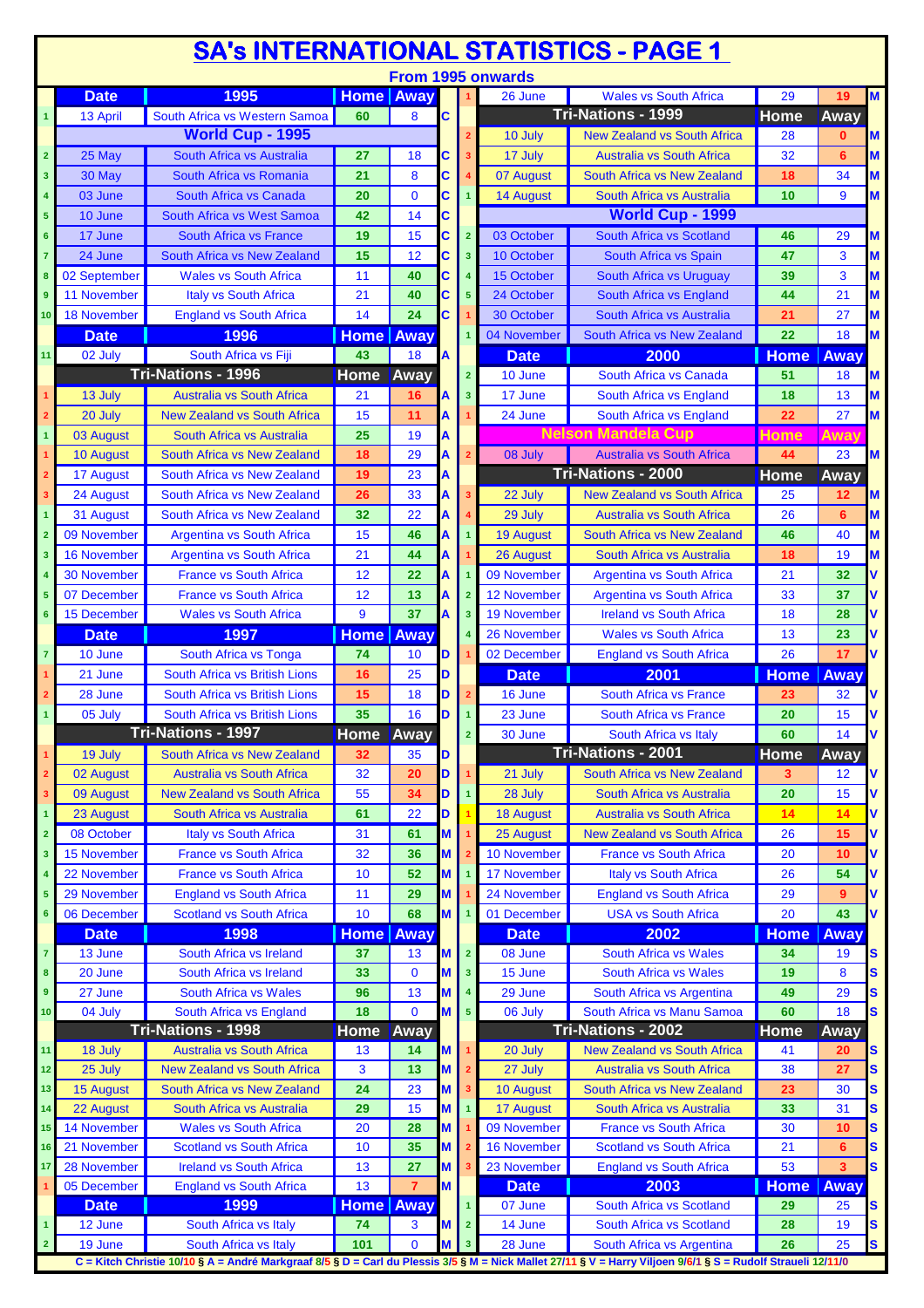## **SA's INTERNATIONAL STATISTICS - PAGE 2**

|                         |                    | <b>Tri-Nations - 2003</b>          | <b>Home</b>        | Away        |          |                         | 02 June             | South Africa vs England                                                              | 55           | 22             | W |
|-------------------------|--------------------|------------------------------------|--------------------|-------------|----------|-------------------------|---------------------|--------------------------------------------------------------------------------------|--------------|----------------|---|
| $\overline{\mathbf{4}}$ | 12 July            | South Africa vs Australia          | 26                 | 22          | S        | $5\phantom{.0}$         | 09 June             | South Africa vs Samoa                                                                | 35           | 8              | W |
| $\blacktriangleleft$    | 19 July            | South Africa vs New Zealand        | 16                 | 52          | S        |                         |                     | <b>Tri-Nations - 2007</b>                                                            | Home         | Away           |   |
| $\overline{\mathbf{2}}$ | 02 August          | <b>Australia vs South Africa</b>   | 29                 | 9           | S        | $6\phantom{a}$          | 16 June             | South Africa vs Australia                                                            | 22           | 19             | W |
| $\mathbf{3}$            | 09 August          | <b>New Zealand vs South Africa</b> | 19                 | 11          | S        |                         | 23 June             | South Africa vs New Zealand                                                          | 21           | 26             | W |
|                         |                    | <b>World Cup - 2003</b>            |                    |             |          |                         | 07 July             | <b>Australia vs South Africa</b>                                                     | 25           | 17             | W |
| $\blacktriangleleft$    | 11 October         | South Africa vs Uruguay            | 72                 | 6           | S        |                         | 14 July             | <b>New Zealand vs South Africa</b>                                                   | 33           | 6              | W |
|                         | 18 October         | South Africa vs England            | 6                  | 25          | S        | 1                       | <b>15 August</b>    | South Africa vs Namibia                                                              | 105          | 13             | W |
| $\overline{\mathbf{1}}$ | 24 October         | South Africa vs Georgia            | 46                 | 19          | S        | $\overline{2}$          | 21 August           | <b>Connacht vs South Africa</b>                                                      | 3            | 18             | W |
| $\overline{\mathbf{2}}$ | 01 November        | South Africa vs Samoa              | 60                 | 10          | S        | $\overline{3}$          | 25 August           | <b>Scotland vs South Africa</b>                                                      | 3            | 27             | W |
|                         | 08 November        | South Africa vs New Zealand        | 9                  | 29          | S        |                         |                     | <b>World Cup - 2007</b>                                                              |              |                |   |
|                         | <b>Date</b>        | 2004                               | <b>Home</b>   Away |             |          |                         | 09 September        | South Africa vs Samoa                                                                | 59           | $\overline{7}$ | W |
| $\overline{\mathbf{1}}$ | 12 June            | South Africa vs Ireland            | 31                 | 17          | W        | 5                       | 14 September        | South Africa vs England                                                              | 36           | $\mathbf{0}$   | W |
| $\overline{\mathbf{2}}$ | 19 June            | South Africa vs Ireland            | 26                 | 17          | W        |                         | 22 September        | South Africa vs Tonga                                                                | 30           | 25             | W |
|                         |                    |                                    |                    |             |          |                         |                     |                                                                                      |              |                |   |
| $\overline{\mathbf{3}}$ | 26 June            | <b>South Africa vs Wales</b>       | 53                 | 18          | W        | 7                       | <b>30 September</b> | <b>South Africa vs USA</b>                                                           | 64           | 15             | W |
| 4                       | 17 July            | S/Pacific Isles vs South Africa    | 24                 | 38          | W        | 8                       | 07 October          | South Africa vs Fuji                                                                 | 37           | 20             | W |
|                         |                    | <b>Tri-Nations - 2004</b>          | <b>Home</b>        | Away        |          | 9 <sup>°</sup>          | 14 October          | South Africa vs Argentina                                                            | 37           | 13             | W |
| $\overline{1}$          | 24 July            | <b>New Zealand vs South Africa</b> | 23                 | 21          | W        | 10 <sub>10</sub>        | 20 October          | South Africa vs England                                                              | 15           | 6              | W |
| $\overline{2}$          | 31 July            | <b>Australia vs South Africa</b>   | 30                 | 26          | W        | 11                      | 24 November         | <b>Wales vs South Africa</b>                                                         | 12           | 34             | W |
| $\mathbf{1}$            | <b>14 August</b>   | South Africa vs New Zealand        | 40                 | 26          | W        |                         | 01 December         | <b>Barbarians vs South Africa</b>                                                    | 22           | 5 <sup>5</sup> | W |
| $\overline{2}$          | 21 August          | South Africa vs Australia          | 23                 | 19          | W        |                         | <b>Date</b>         | 2008                                                                                 | <b>Home</b>  | Away           |   |
| 3                       | 06 November        | <b>Wales vs South Africa</b>       | 36                 | 38          | W        | $\overline{1}$          | 07 June             | <b>South Africa vs Wales</b>                                                         | 43           | 17             | P |
|                         | <b>13 November</b> | <b>Ireland vs South Africa</b>     | 17                 | 12          | W        | $\overline{2}$          | 14 June             | <b>South Africa vs Wales</b>                                                         | 37           | 21             | P |
| $\overline{2}$          | 20 November        | <b>England vs South Africa</b>     | 32                 | 16          | W        | 3 <sup>2</sup>          | 21 June             | South Africa vs Italy                                                                | 26           | $\mathbf{0}$   | P |
| $\overline{\mathbf{1}}$ | 27 November        | <b>Scotland vs South Africa</b>    | 10                 | 45          | W        |                         |                     | <b>Tri-Nations - 2008</b>                                                            | <b>Home</b>  | Away           |   |
| $\overline{2}$          | 04 December        | <b>Argentina vs South Africa</b>   | $\overline{7}$     | 39          | W        |                         | 05 July             | <b>New Zealand vs South Africa</b>                                                   | 19           | 8              | P |
|                         | <b>Date</b>        | 2005                               | <b>Home   Away</b> |             |          |                         | 12 July             | <b>New Zealand vs South Africa</b>                                                   | 28           | 30             | P |
| $\overline{\mathbf{3}}$ | 11 June            | South Africa vs Uruguay            | 134                | 3           | W        |                         | 19 July             | <b>Australia vs South Africa</b>                                                     | 16           | 9              | P |
|                         | 18 June            | <b>South Africa vs France</b>      | 30                 | 30          | W        | $\overline{1}$          | 09 August           | South Africa vs Argentina                                                            | 63           | 9              | P |
| $\overline{\mathbf{1}}$ | 25 June            | South Africa vs France             | 27                 | 13          | W        |                         |                     | Tri-Nations - 2008                                                                   | Home         | Away           |   |
|                         |                    | <b>Nelson Mandela Cup</b>          | <b>Home</b>        | <b>Away</b> |          |                         |                     | South Africa vs New Zealand                                                          | $\mathbf{0}$ | 19             | P |
|                         |                    |                                    |                    |             |          |                         | <b>16 August</b>    |                                                                                      |              |                |   |
|                         | 09 July            | <b>Australia vs South Africa</b>   | 30                 | 12          | W        | $\mathbf{2}$            | 23 August           | South Africa vs Australia                                                            | 15           | 27             | P |
| $\overline{1}$          | 23 July            | South Africa vs Australia          | 33                 | 20          | W        | $\mathbf{1}$            | 30 August           | South Africa vs Australia                                                            | 53           | 8              | P |
|                         |                    | Tri-Nations - 2005                 | <b>Home</b>        | Away        |          | $\overline{2}$          | 08 November         | <b>Wales vs South Africa</b>                                                         | 15           | 20             | P |
| $\overline{2}$          | 30 July            | South Africa vs Australia          | 22                 | 16          | <b>W</b> | 3 <sup>1</sup>          | 15 November         | <b>Scotland vs South Africa</b>                                                      | 10           | 14             | P |
| $\overline{\mathbf{3}}$ | 06 August          | South Africa vs New Zealand        | 22                 | 16          | W        | $\overline{4}$          | 22 November         | <b>England vs South Africa</b>                                                       | 6            | 42             | P |
| 4                       | 20 August          | <b>Australia vs South Africa</b>   | 19                 | 22          | W        |                         | <b>Date</b>         | 2009                                                                                 | <b>Home</b>  | <b>Away</b>    |   |
|                         | 27 August          | <b>New Zealand vs South Africa</b> | 31                 | 27          | W        | 5 <sub>5</sub>          | 20 June             | South Africa vs Lions                                                                | 26           | 21             | P |
| $\overline{\mathbf{1}}$ | 05 November        | <b>Argentina vs South Africa</b>   | 23                 | 34          | W        | 6                       | 27 June             | <b>South Africa vs Lions</b>                                                         | 28           | 25             | P |
| $\overline{2}$          | <b>19 November</b> | <b>Wales vs South Africa</b>       | 16                 | 33          | W        |                         | 04 July             | South Africa vs Lions                                                                | 9            | 28             | P |
|                         | 26 November        | <b>France vs South Africa</b>      | 26                 | 20          | W        |                         |                     | <b>Tri-Nations - 2009</b>                                                            | <b>Home</b>  | Away           |   |
|                         | <b>Date</b>        | 2006                               | <b>Home   Away</b> |             |          | $\overline{1}$          | 25 July             | South Africa vs New Zealand                                                          | 28           | 19             | P |
| $\overline{\mathbf{1}}$ | 03 June            | South Africa XV vs World XV        | 30                 | 27          | W        | $\overline{2}$          | 01 August           | South Africa vs New Zealand                                                          | 31           | 19             | P |
| $\overline{2}$          | 10 June            | South Africa vs Scotland           | 36                 | 16          | W        | 3 <sup>2</sup>          | 08 August           | South Africa vs Australia                                                            | 29           | 17             | P |
| $\mathbf{3}$            | 17 June            | South Africa vs Scotland           | 29                 | 15          | W        | $\overline{4}$          | 29 August           | <b>Australia vs South Africa</b>                                                     | 25           | 32             | P |
| 1                       | 24 June            | <b>South Africa vs France</b>      | 26                 | 36          | W        |                         | 05 September        | <b>Australia vs South Africa</b>                                                     | 21           | 6              | P |
|                         |                    | <b>Tri-Nations - 2006</b>          | Home               | Away        |          |                         | 12 September        | <b>New Zealand vs South Africa</b>                                                   | 29           | 32             | P |
| $\overline{\mathbf{2}}$ | 15 July            | <b>Australia vs South Africa</b>   | 49                 | $\bf{0}$    | W        |                         | 06 November         | Leicester Tigers vs South Africa                                                     | 22           | 17             | P |
|                         |                    |                                    |                    |             |          |                         |                     |                                                                                      |              |                |   |
| 3                       | 22 July            | <b>New Zealand vs South Africa</b> | 35                 | 17          | W        |                         | 13 November         | <b>France vs South Africa</b>                                                        | 20           | 13             | P |
| 4                       | 05 August          | <b>Australia vs South Africa</b>   | 20                 | 18          | W        |                         | 17 November         | <b>Saracens vs South Africa</b>                                                      | 24           | 23             | P |
| ${\bf 5}$               | 26 August          | South Africa vs New Zealand        | 26                 | 45          | W        |                         | 21 November         | Italy vs South Africa                                                                | 10           | 32             | P |
| $\overline{\mathbf{1}}$ | 02 September       | South Africa vs New Zealand        | 21                 | 20          | W        |                         | 28 November         | <b>Ireland vs South Africa</b>                                                       | 15           | 10             | P |
| $\overline{\mathbf{2}}$ | 09 September       | South Africa vs Australia          | 24                 | 16          | W        |                         | <b>Date</b>         | 2010                                                                                 | <b>Home</b>  | Away           |   |
|                         | 11 November        | <b>Ireland vs South Africa</b>     | 32                 | 15          | W        | $\overline{1}$          | 05 June             | <b>Wales vs South Africa</b>                                                         | 31           | 34             | P |
| $\mathbf{2}$            | <b>18 November</b> | <b>England vs South Africa</b>     | 23                 | 21          | W        | $\overline{2}$          | 12 June             | South Africa vs France                                                               | 42           | 17             | P |
| 1                       | 25 November        | <b>England vs South Africa</b>     | 14                 | 25          | W        | 3 <sup>7</sup>          | 19 June             | South Africa vs Italy                                                                | 29           | 13             | P |
| $\overline{\mathbf{2}}$ | 03 December        | World XV vs Springbok XV           | $\overline{7}$     | 32          | W        | $\overline{\mathbf{4}}$ | 26 June             | South Africa vs Italy                                                                | 55           | 11             | P |
|                         | <b>Date</b>        | 2007                               | <b>Home</b> Away   |             |          |                         |                     | Tri-Nations - 2010                                                                   | <b>Home</b>  | Away           |   |
| $\mathbf{3}$            | 26 May             | South Africa vs England            | 58                 | 10          | W        |                         | 10 July             | <b>New Zealand vs South Africa</b>                                                   | 32           | $12 \,$        | P |
|                         |                    |                                    |                    |             |          |                         |                     | S = Rudolf Straueli 12/11/0 § W = Jake White 39/18/1 § P = Peter de Villiers 30/21/0 |              |                |   |